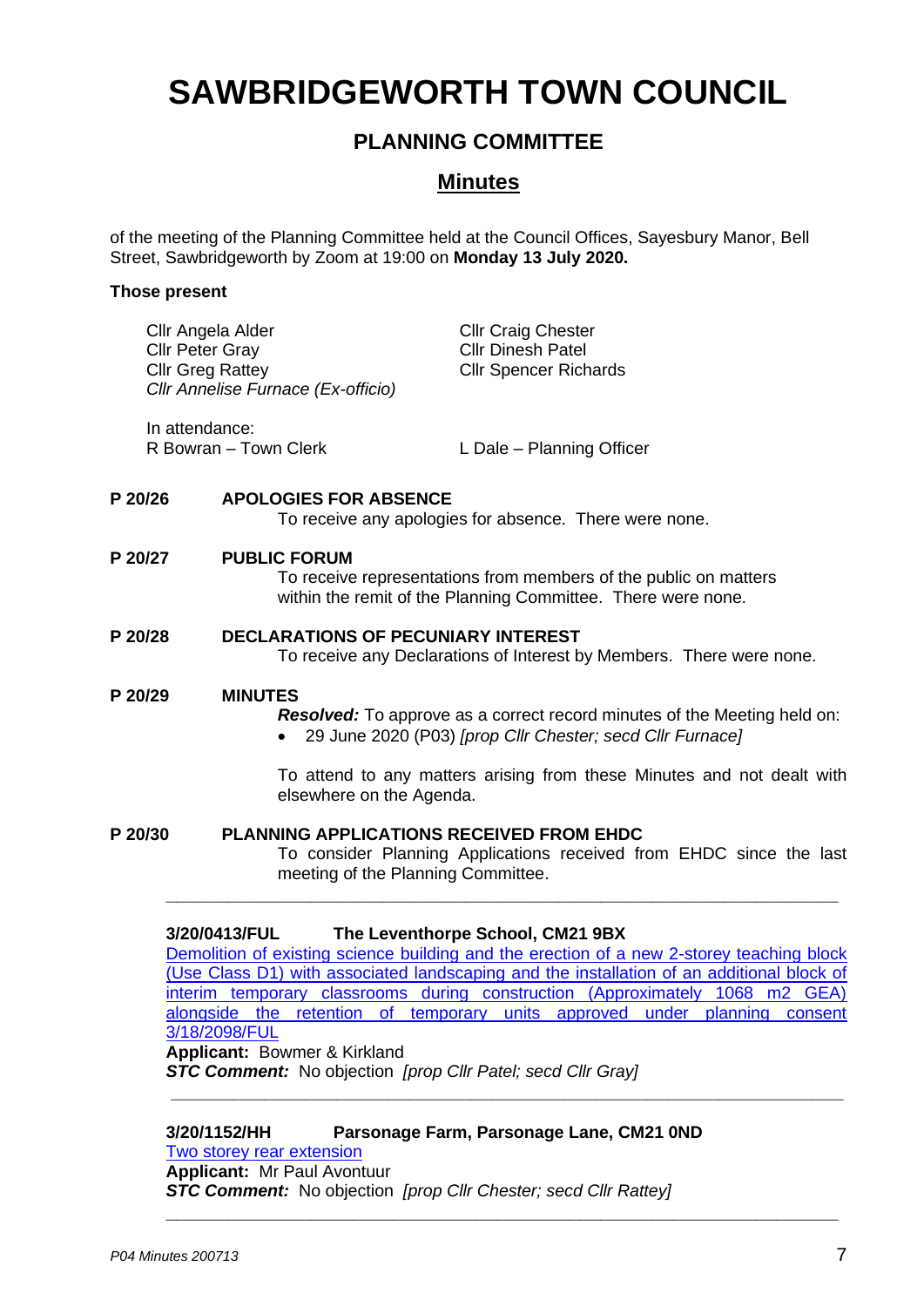#### **3/20/1165/HH 3 The Orchards, CM21 9BB**

[Two storey side and rear extension incorporating dormer windows. Single storey front](https://publicaccess.eastherts.gov.uk/online-applications/applicationDetails.do?activeTab=documents&keyVal=QCFFWXGLHB300)  [and rear extension. Garage conversion](https://publicaccess.eastherts.gov.uk/online-applications/applicationDetails.do?activeTab=documents&keyVal=QCFFWXGLHB300)

**\_\_\_\_\_\_\_\_\_\_\_\_\_\_\_\_\_\_\_\_\_\_\_\_\_\_\_\_\_\_\_\_\_\_\_\_\_\_\_\_\_\_\_\_\_\_\_\_\_\_\_\_\_\_\_\_\_\_\_\_\_\_\_\_\_**

**Applicant:** Mr & Mrs P James

**STC Comment:** Objection. The development would add considerable bulk to the existing building and as such the proposal would be to the detriment of the vicinity and to the wider street scene. It would therefore be contrary to policies DES4 and HOU11 of the 2018 District Plan *[prop Cllr Gray; secd Cllr Rattey]*

**\_\_\_\_\_\_\_\_\_\_\_\_\_\_\_\_\_\_\_\_\_\_\_\_\_\_\_\_\_\_\_\_\_\_\_\_\_\_\_\_\_\_\_\_\_\_\_\_\_\_\_\_\_\_\_\_\_\_\_\_\_\_\_\_\_**

**\_\_\_\_\_\_\_\_\_\_\_\_\_\_\_\_\_\_\_\_\_\_\_\_\_\_\_\_\_\_\_\_\_\_\_\_\_\_\_\_\_\_\_\_\_\_\_\_\_\_\_\_\_\_\_\_\_\_\_\_\_\_\_\_\_**

**\_\_\_\_\_\_\_\_\_\_\_\_\_\_\_\_\_\_\_\_\_\_\_\_\_\_\_\_\_\_\_\_\_\_\_\_\_\_\_\_\_\_\_\_\_\_\_\_\_\_\_\_\_\_\_\_\_\_\_\_\_\_\_\_\_**

# **3/20/1229/FUL &**

**3/20/1230/LBC 27 Bell Street, CM21 9AR** [Change of Use from A2 \(Building Society\) to A3 \(Restaurant\)](https://publicaccess.eastherts.gov.uk/online-applications/applicationDetails.do?activeTab=documents&keyVal=QCVST7GLHFX00) **Applicant:** Mr Peter Bennett *STC Comment:* No objection *[prop Cllr Gray; secd Cllr Patel – one abstention]*

#### **P 20/31 LATE PLANNING APPLICATIONS**

To deal with Planning Applications received from EHDC following the Publication of this Agenda and received before 10 July 2020.

#### **3/10/1251/PNHH 35 Barnard Road, CM21**

Single storey rear extension – Depth 4.0 metres, maximum height 3.3 metres, eaves height 3.0 metres. Single storey side extension – Depth 4.0 metres, maximum height 3.3 metres, eaves height 3.0 metres **Applicant:** Ozcan Hassan

**\_\_\_\_\_\_\_\_\_\_\_\_\_\_\_\_\_\_\_\_\_\_\_\_\_\_\_\_\_\_\_\_\_\_\_\_\_\_\_\_\_\_\_\_\_\_\_\_\_\_\_\_\_\_\_\_\_\_\_\_\_\_\_\_\_**

**\_\_\_\_\_\_\_\_\_\_\_\_\_\_\_\_\_\_\_\_\_\_\_\_\_\_\_\_\_\_\_\_\_\_\_\_\_\_\_\_\_\_\_\_\_\_\_\_\_\_\_\_\_\_\_\_\_\_\_\_\_\_\_\_\_**

*STC Comment:* Deferred until more information available

**P 20/32 PLANNING DECISIONS MADE BY EHDC**

To receive Planning Decisions from EHDC.

#### **3/20/0823/HH Dower House, 17A Knight Street, CM21 9AT**

Construction of 2 storey side extension. New first floor rear window opening **Applicant:** Mr Darren Hodges

#### *STC Comment:* No objection

*EHDC Decision***:** Refused. "The proposed development, by reason of its inappropriate design and lack of subservience, fails to reflect and promote local distinctiveness and would cause harm to the character and appearance of the site and its surrounds and the Sawbridgeworth Conservation Area. The harm to the Conservation Area is less than substantial; however it is not outweighed by any public benefits. The proposal is therefore contrary to Policies DES4, HOU11, HA1 and HA4 of the East Herts District Plan (2018) and the requirements of Paragraph 196 of the National Planning Policy Framework (2019)"

**\_\_\_\_\_\_\_\_\_\_\_\_\_\_\_\_\_\_\_\_\_\_\_\_\_\_\_\_\_\_\_\_\_\_\_\_\_\_\_\_\_\_\_\_\_\_\_\_\_\_\_\_\_\_\_\_\_\_\_\_\_\_\_\_\_**